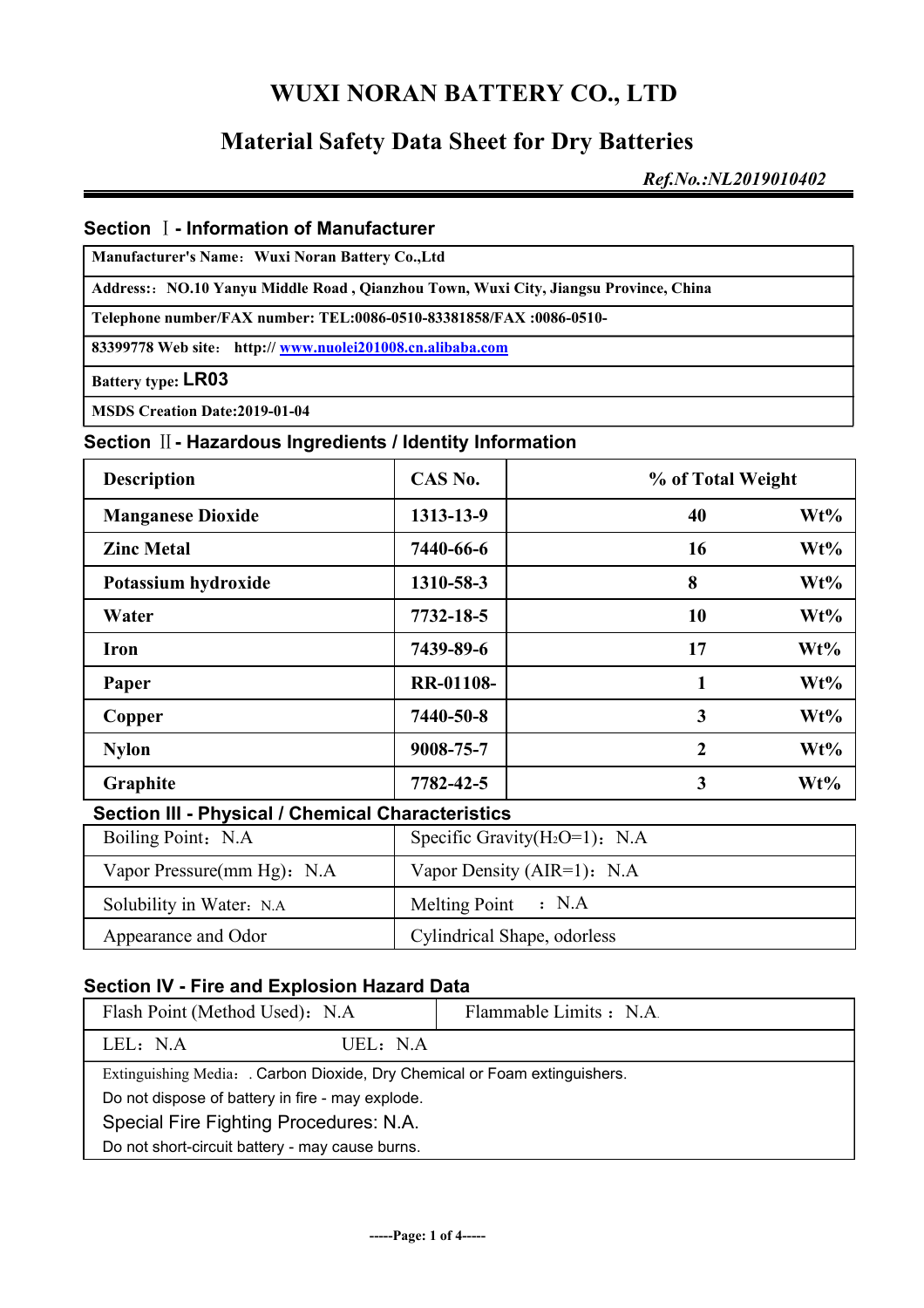# **Material Safety Data Sheet for Dry Batteries**

*Ref.No.:NL2019010402*

#### **Section** Ⅴ**- Reactivity Data**

#### Stability :

Incompatibility (Materials to Avoid): Hazardous Decomposition or Byproducts

Polymerization: Will Not Occur

#### **Section VI - Health Hazard Data**

Route(s) of Entry: Inhalation? N.A ; Skin? N.A;

Ingestion? N.A

#### **Health Hazard (Acute and Chronic) / Toxic logical information**

◆ In case of electrolyte leakage, skin will be itchy when contaminated with electrolyte. In contact with electrolyte can cause severe irritation and chemical burns.

#### **Section VII** – **First Aid Measures**

#### **First Aid Procedures**:

- ◆ If electrolyte leakage occurs and makes contact with skin, wash with plenty of water immediately.
- ◆If electrolyte comes into contact with eyes, wash with copious amounts of water for fifteen (15) minutes, and contact a physician.

# **Section VIII**– **Accidental Release or Spillage**

**Steps to Be Taken in Case Material is Released or Spilled**

- ◆Batteries that are leakage should be handled with rubber gloves.
- ◆Avoid direct contact with electrolyte.

#### **Section IX** – **Handling and Storage**

#### **Safe handling and storage advice**

- ◆Batteries should be handled and stored carefully to avoid short circuits.
- ◆Do not store in disorderly fashion, or allow metal objects to be mixed with stored batteries
- ◆Never disassemble a battery.
- ◆Do not touch internal material with bare hands.
- ◆Keep batteries between -30°C and 35°C.

#### **SectionX** – **Ecological Information**

#### ◆**Ecological Information** : N.A

**-----Page: 2 of 4-----**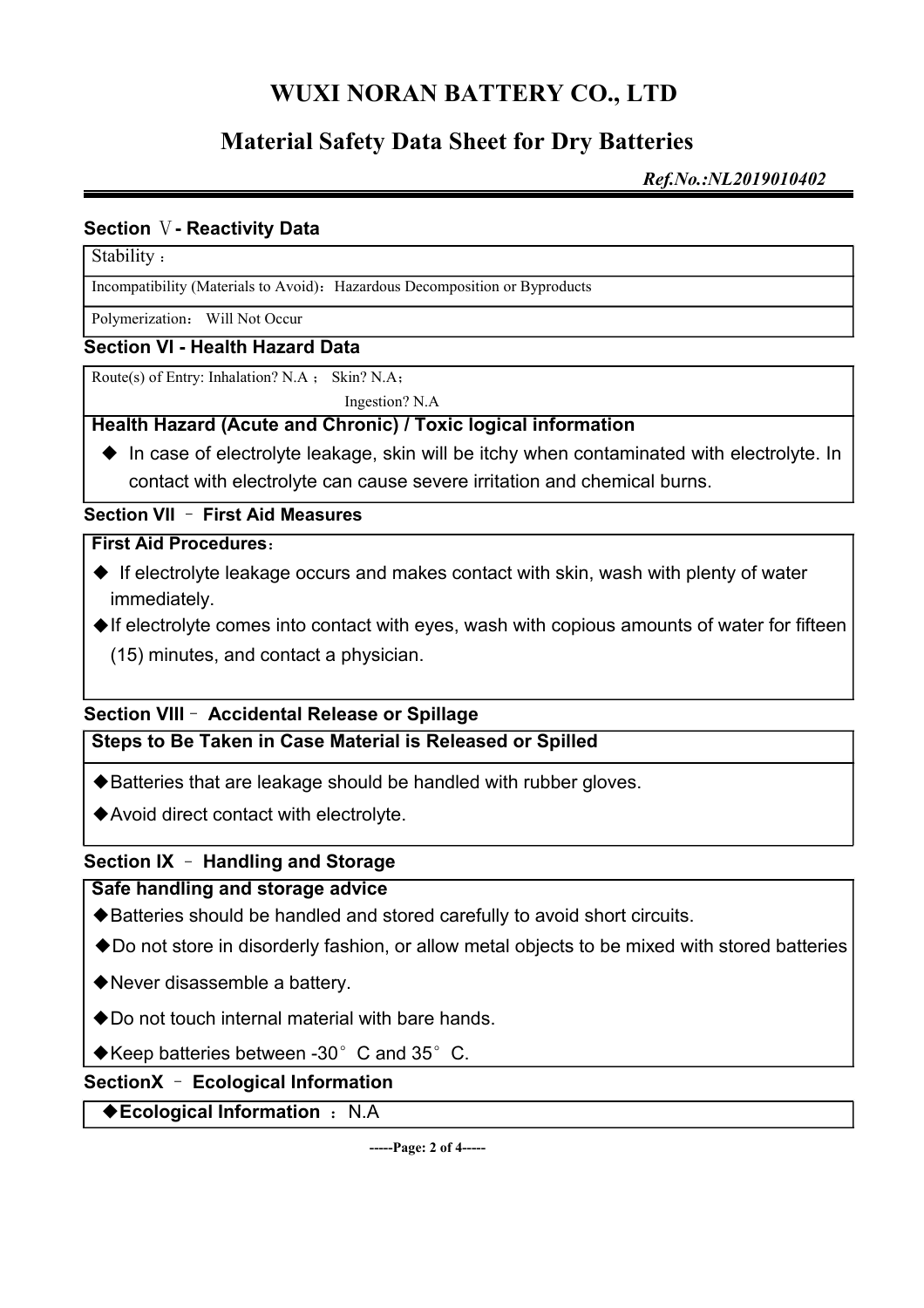## **Material Safety Data Sheet for Dry Batteries**

*Ref.No.:NL2019010402*

#### **Section XI** – **Exposure Controls / Person Protection**

- ◆Occupational Exposure Limits: LTEP N.A.
- ◆Respiratory Protection (Specify Type): N.A.
- ◆Ventilation Local Exhausts: N.A.
- ◆Eve Protection: N.A.
- ◆Other Protective Clothing or Equipment: N.A.

#### **Section XII** – **Disposal Method**

◆Dispose of batteries according to government regulations.

**Section XIII** –**Regulation Information**

#### **Regulation Information**

◆Special requirement be according to the local regulations

#### **Section XIV** – **Transportation Information**

**Kendal** primary Dry cylindrical batteries are considered tobe "dry cell" batteries and are unregulated for purposes of transportation by the U.S. Department of Transportation (DOT), International Civic Aviation Administration(ICAO), International Air Transport Association (IATA), the International Maritime Organization (IMO), the "Accord Europeén Relatif au Transport International des Marchandises Dangereuses par Route" (ADR) ) and the

"Règlement concernant le transport international ferroviaire de marchandises Dangereuses" (RID).

**Kendal** batteries are not subject to the dangerous goods regulations provided they meet the requirements contained in the following special provisions.

| <b>Regulatory Body</b> | <b>Special Provisions</b>            |  |
|------------------------|--------------------------------------|--|
| <b>ADR</b>             | Not regulated                        |  |
| <b>IMDG</b>            | Not regulated                        |  |
| UN                     | Not regulated                        |  |
| <b>US DOT</b>          | 49 CFR 172.102 Special Provision 130 |  |
| <b>IATA</b>            | A123                                 |  |
| <b>ICAO</b>            | Not regulated                        |  |

**IATA DGR:** Special Provision A123: "Examples of such batteries are: alkali-manganese, zinc-carbon,, nickel-metal hydride and nickel-cadmium batteries. Any electrical battery ... having the potential of a dangerous evolution of heat must be prepared for transport as to prevent (a) a short-circuit (e.g. in the case of batteries, by the effective insulation of exposed terminals...) is forbidden from transport: and (b) accidental activation. The words "Not Restricted" and the Special Provision number must be included in the description of the substance on the Air Waybill as required by 8.2.6, when an Air Waybill is issued."